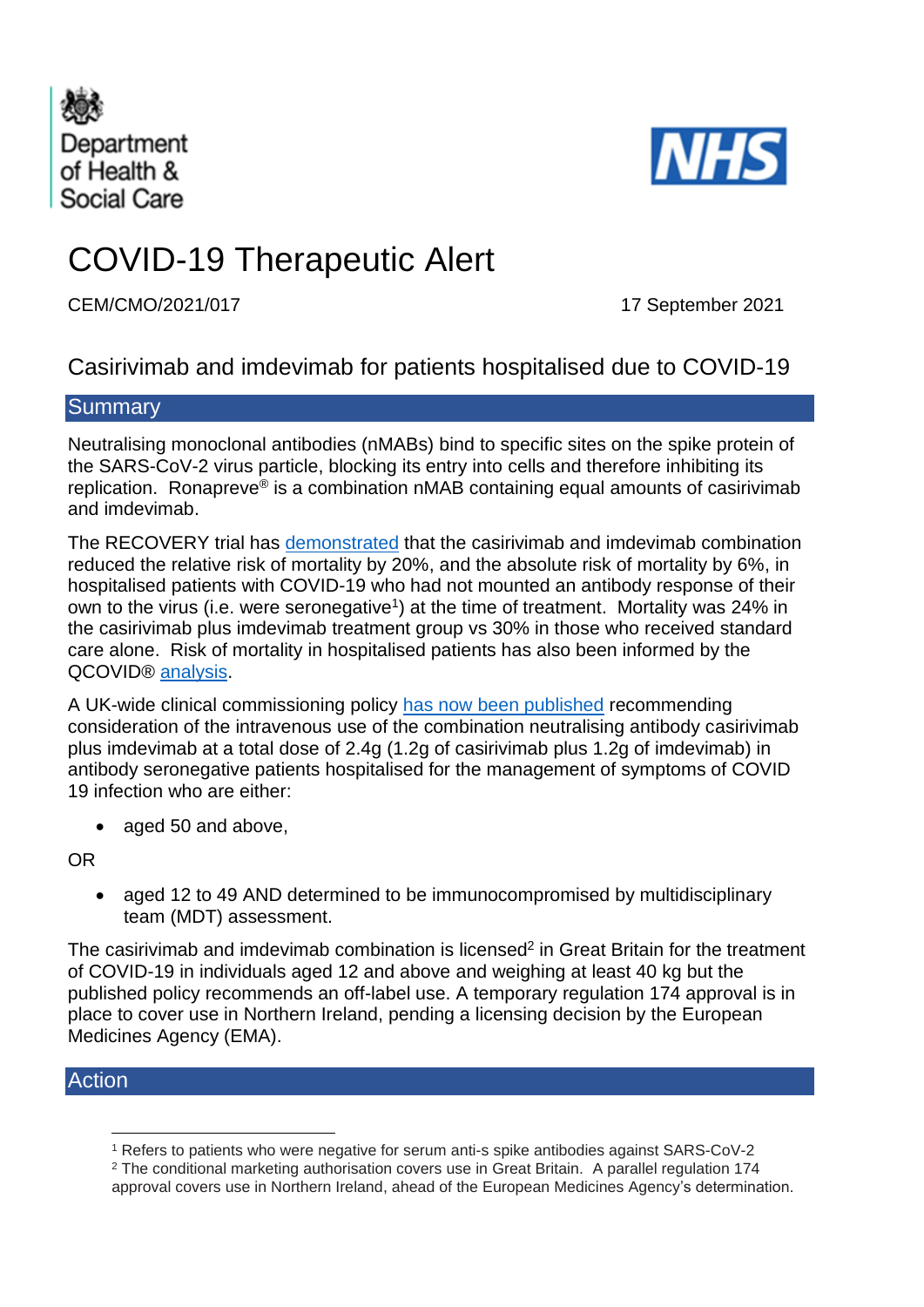NHS acute trusts / health boards are asked to take the following immediate steps to support the treatment of patients admitted to hospital for the management of symptoms of COVID-19 infection:

- 1. **Organisations are recommended to consider prescribing the casirivimab and imdevimab antibody combination [in line with the published policy](https://www.cas.mhra.gov.uk/ViewandAcknowledgment/ViewAlert.aspx?AlertID=103175) to PCR<sup>3</sup> positive, antibody seronegative patients who have been hospitalised specifically to manage symptoms of COVID-19 infection and are either aged 50 and over, or aged between 12 and 49 and determined to be immunocompromised by multi-disciplinary team (MDT) assessment.** In the absence of a confirmed virological diagnosis, the treatment should only be used when a multidisciplinary team has a high level of confidence that the clinical and radiological features suggest that COVID-19 is the most likely diagnosis.
- 2. As nMAB therapies should be given to eligible patients as early as possible to maximise benefit, **organisations should ensure that anti-s spike antibody testing is undertaken for all patients hospitalised with COVID at, or as soon as possible after, the point of admission**. Supporting laboratory networks should ensure that the maximum turnaround time for IgG anti-s antibody tests should be no greater than 24 hours from the sample being taken to the result being returned. Positive and negative tests should be reported via the Second Generation Surveillance System (SGSS) to enable reimbursement of associated assay costs in England (parallel reimbursement will be available in the other administrations).
- 3. **Treating clinicians are asked to ensure that routine PCR testing is undertaken (to enable viral genomic sequencing) through usual testing routes:** 
	- on a weekly basis as a minimum during the patient's admission

and

- if and when follow up chest x-rays are undertaken post discharge or the patient attends for any other face to face follow up
- 4. Clinicians are also asked to ensure that any additional data collection requirements are met for the purpose of relevant surveillance, audit and research around the use of nMABs. It is expected that there will be ongoing monitoring (involving sample collection) of selected patients treated with nMABs (led by Public Health England/UK Health Security Agency, for instance around the potential generation of new variants), as well as academic research to generate new knowledge around clinical effectiveness and other relevant aspects of public health. Organisations are asked to note that intermittent blood sampling ('sparse sampling') may also be required to enable testing of serum concentration levels to complement study pharmacokinetic data. Further information will be provided in due course.
- 5. Discharge letters to primary care should explicitly record that the casirivimab plus imdevimab combination has been given, together with the dose and date of administration. The following **SNOMED codes should be used to support evaluation and to inform subsequent treatment decisions**:

<sup>3</sup> polymerase chain reaction (PCR) test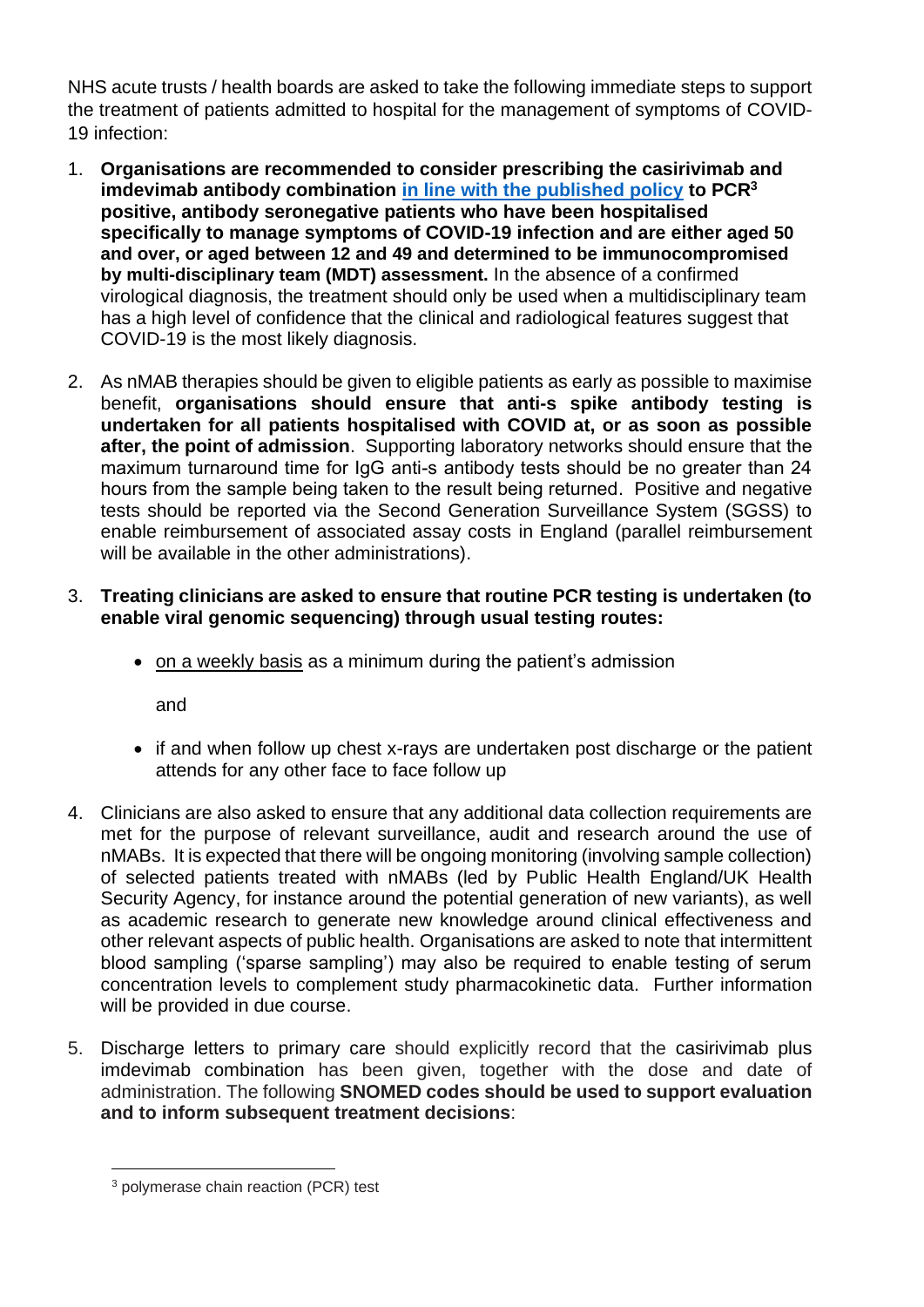Procedure code: 47943005 |Administration of anti-infective agent (procedure)|

Presentations:

- Casirivimab 300 mg per 2.5 mL (120 mg/mL) with Imdevimab 300 mg per 2.5 mL (120 mg/mL) 2 vial pack - 40025711000001108
- Casirivimab 1332 mg per 11.1 mL (120 mg/mL) with Imdevimab 1332 mg per 11.1 mL (120 mg/mL) 2 vial pack - 39654011000001101
- 6. Any organisation treating patients with the casirivimab and imdevimab antibody combination as an off-label product will be required to assure itself that the necessary internal governance arrangements have been completed before the medicine is prescribed. These arrangements may be through the health board / trust drugs and therapeutics committee, or equivalent.
- 7. Organisations should adhere to the procedures outlined in the [institutional readiness](https://www.sps.nhs.uk/home/guidance/covid-19-treatments/neutralising-monoclonal-antibodies/casirivimab-and-imdevimab)  [document](https://www.sps.nhs.uk/home/guidance/covid-19-treatments/neutralising-monoclonal-antibodies/casirivimab-and-imdevimab) which has been developed by the Specialist Pharmacy Service to support product storage, preparation and administration.
- 8. In England, trusts who have not yet done so should register (by site) to participate in COVID-19 specific casirivimab and imdevimab supply arrangements, via Blueteq™. Blueteq should also then be used to confirm pre-authorisation for individual patients. HSC Trusts in Northern Ireland should liaise with the Regional Pharmaceutical Procurement Service to register interest. In Scotland, Health Board Directors of Pharmacy should notify NHS National Procurement if they wish to participate. Health Boards in Wales should notify the All Wales Specialist Procurement Pharmacist of their intention to participate.
- 9. Organisations should note that following initial nationally determined allocations to participating hospitals, ongoing supplies to each hospital will be replenished on the basis of relative use / need. Ongoing ordering will be through existing (business as usual) routes, supported by volume-based caps (reflecting estimated eligible admissions) where required.
- 10. Organisations should note that initial supply will be available within 'global pandemic' packaging, which differs from the planned Great Britain (GB) packaging / labelling aligned to the product's GB licence. For example, pandemic packs display a use by date 24 months from manufacture, but current GB regulatory requirements require the product is used within 12 months of manufacture. A 'Dear Healthcare Professional' letter will be available to explain any differences in packaging and supplied packs will be approved for use in both Great Britain and Northern Ireland. **To preserve available supply, hospitals must ensure that packs with shorter use by dates are used first**.
- 11. Regular stock updates should be provided to trust / hospital and regional pharmacy procurement lead / chief pharmacists. Hospitals should enter the product onto stock control and prescribing systems as described below:

Casirivimab 300 mg per 2.5 mL (120 mg/mL) with Imdevimab 300 mg per 2.5 mL (120 mg/mL) with the dose description as: 2 vial pack

AND/OR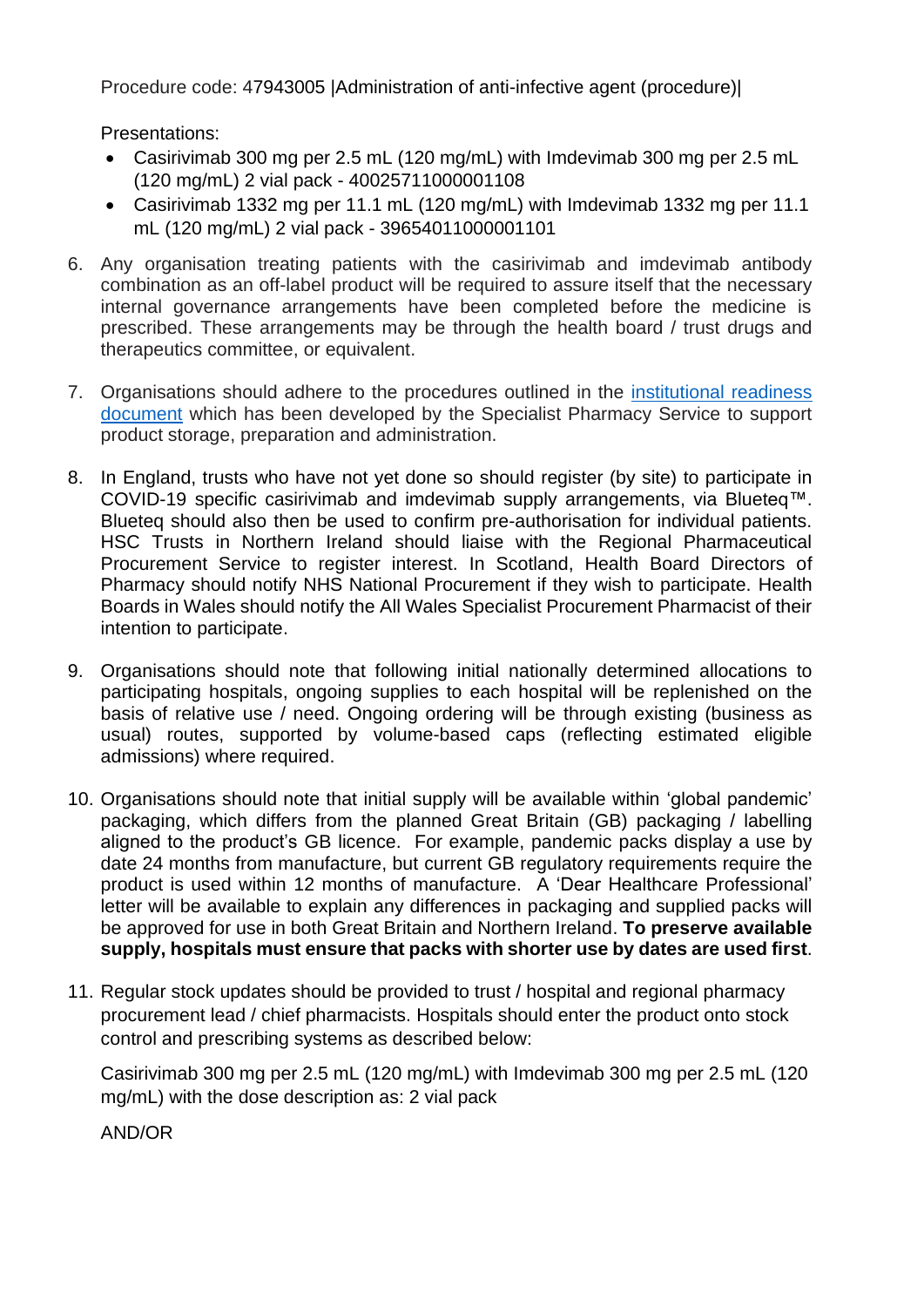Casirivimab 1332 mg per 11.1 mL (120 mg/mL) with Imdevimab 1332 mg per 11.1 mL (120 mg/mL) with the dose description as: 2 vial pack

# Product Details

Ronapreve® is supplied to the UK by Roche. It is a combination neutralising monoclonal antibody (casirivimab plus imdevimab) used to inhibit viral replication in individuals who have not yet mounted an adequate antibody response to the SARS-COV-2 virus following either exposure or vaccination.

The casirivimab plus imdevimab combination for intravenous and subcutaneous use is authorised for use in the treatment and prophylaxis of COVID positive individuals aged 12 and above and weighing at least 40 kg. Supply of the casirivimab and imdevimab combination is subject to the same requirements in both Great Britain and Northern Ireland, and the product information in the Summary of Product Characteristics should be considered applicable across the UK.

#### **Prescribing**

The casirivimab plus imdevimab combination product is authorised as a treatment for COVID-19 but the published policy recommends an off-label use. As such, clinicians prescribing this treatment should follow trust / hospital governance procedures in relation to the prescribing of off-label medicines.

Further guidance on the prescribing of off-label medicines can be found below:

- [https://www.gov.uk/drug-safety-update/off-label-or-unlicensed-use-of-medicines](https://www.gov.uk/drug-safety-update/off-label-or-unlicensed-use-of-medicines-prescribers-responsibilities)[prescribers-responsibilities](https://www.gov.uk/drug-safety-update/off-label-or-unlicensed-use-of-medicines-prescribers-responsibilities)
- [https://www.gmc-uk.org/ethical-guidance/ethical-guidance-for-doctors/good-practice](https://www.gmc-uk.org/ethical-guidance/ethical-guidance-for-doctors/good-practice-in-prescribing-and-managing-medicines-and-devices/prescribing-unlicensed-medicines)[in-prescribing-and-managing-medicines-and-devices/prescribing-unlicensed](https://www.gmc-uk.org/ethical-guidance/ethical-guidance-for-doctors/good-practice-in-prescribing-and-managing-medicines-and-devices/prescribing-unlicensed-medicines)[medicines](https://www.gmc-uk.org/ethical-guidance/ethical-guidance-for-doctors/good-practice-in-prescribing-and-managing-medicines-and-devices/prescribing-unlicensed-medicines)
- https://www.rpharms.com/Portals/0/RPS%20document%20library/Open%20access/ Professional%20standards/Prescribing%20competency%20framework/prescribingcompetency-framework.pdf

## **Administration**

The casirivimab plus imdevimab combination should be administered as an intravenous infusion at a dose of 2.4g (1.2g casirivimab plus 1.2g imdevimab).

A single dose is to be administered. A second dose should not be considered, given the uncertainty over evidence of additional benefit as well as the need to maximise available supply.

#### Co-Administration

The RECOVERY study demonstrated a mortality benefit for the combination of casirivimab plus imdevimab over and above standard of care in hospitalised COVID positive antibody seronegative patients. Its use should therefore be considered alongside other relevant COVID therapies (including corticosteroids, remdesivir, and tocilizumab or sarilumab) where appropriate and unless contraindicated. There is no interaction of the casirivimab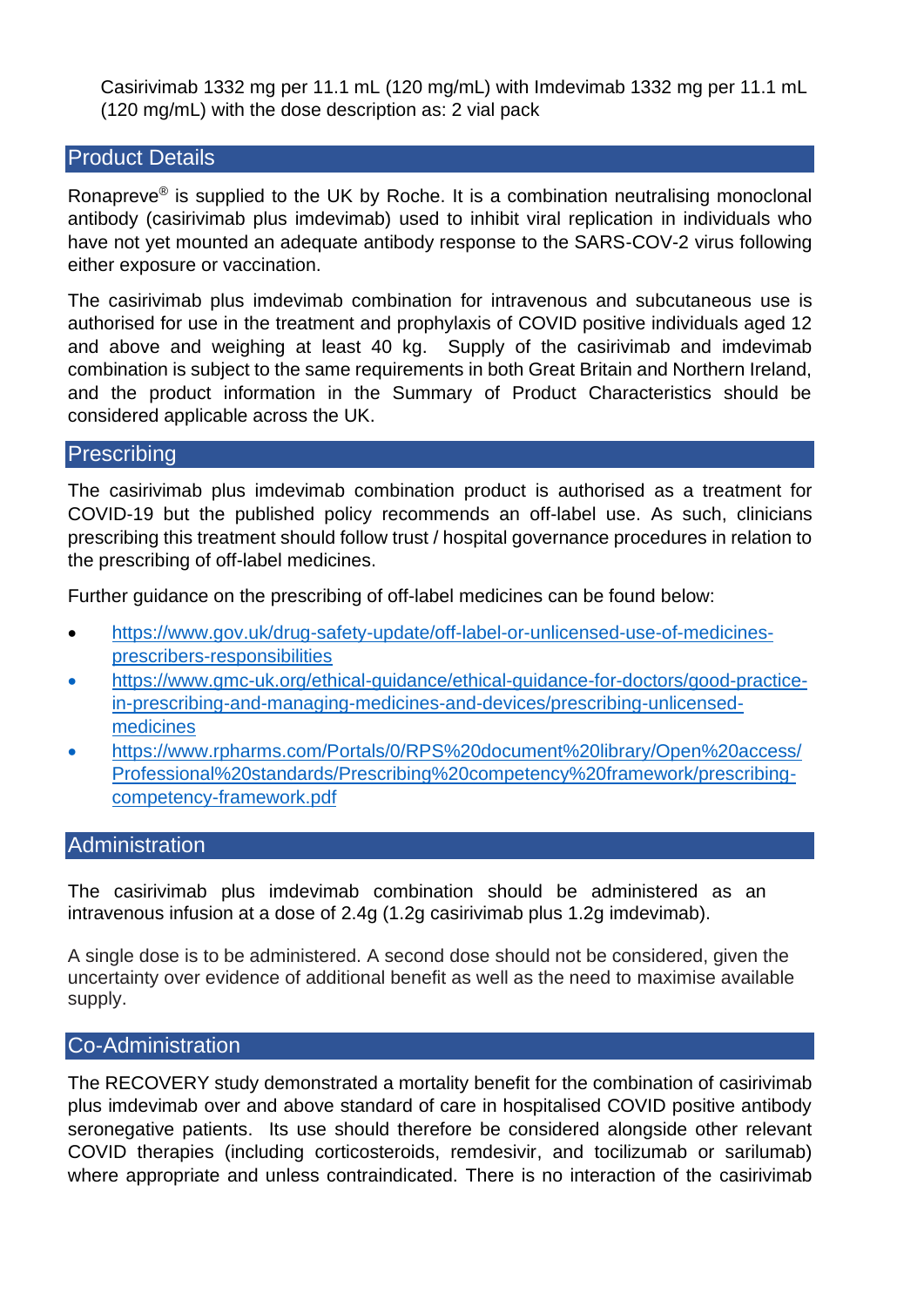plus imdevimab combination expected for either dexamethasone or hydrocortisone, remdesivir, or tocilizumab or sarilumab.

For further information please visit the University of Liverpool COVID-19 Drug Interactions website [\(https://www.covid19-druginteractions.org/checker\)](https://www.covid19-druginteractions.org/checker).

## **The casirivimab plus imdevimab combination should not be infused concomitantly in the same IV line with other medications.**

## Monitoring, tracking and follow-up

Monitoring of longer-term progress is strongly recommended via recruitment of patients receiving COVID therapies to the [ISARIC-CCP study.](https://isaric4c.net/)

All handovers of clinical care (including between hospitals if patients are transferred, between levels of care and clinical teams within hospitals, and between hospitals and primary care) should explicitly record that the casirivimab plus imdevimab combination has been given together with the dose and date of administration. SNOMED codes (see action section, above) should be used in discharge letters to primary care.

Healthcare professionals are asked to report any suspected adverse reactions via the United Kingdom Yellow Card Scheme [www.mhra.gov.uk/yellowcard](http://www.mhra.gov.uk/yellowcard) or search for MHRA Yellow Card in the Google Play or Apple App Store8.

## **Distribution**

NHS Trusts (NHS boards in Scotland and Wales)

National / Regional Medical Directors

National / Regional Chief Pharmacists

Lead/Senior Pharmacists and Regional Procurement Pharmacy Leads

Trust/Hospital Pathology Directors (to circulate to pathology networks and laboratory staff)

Trust / Hospital Medical Directors (to circulate to medical and nursing staff managing admitted patients infected with COVID-19)

#### **Enquiries**

#### **England**

Enquiries from NHS trusts in England should in the first instance be directed to your trust pharmacy team who will escalate issues to the Regional Chief Pharmacist and national teams if required. Further information can be requested from the dedicated email address: [england.spoc-c19therapeutics@nhs.net.](mailto:england.spoc-c19therapeutics@nhs.net)

#### **Northern Ireland**

Enquiries from hospitals in Northern Ireland should in the first instance be directed to your hospital pharmacy team who will escalate issues to the Regional Pharmaceutical Procurement Service or Pharmaceutical Directorate at the Department of Health if required Further information can be obtained by contacting [RPHPS.Admin@northerntrust.hscni.net](mailto:RPHPS.Admin@northerntrust.hscni.net)